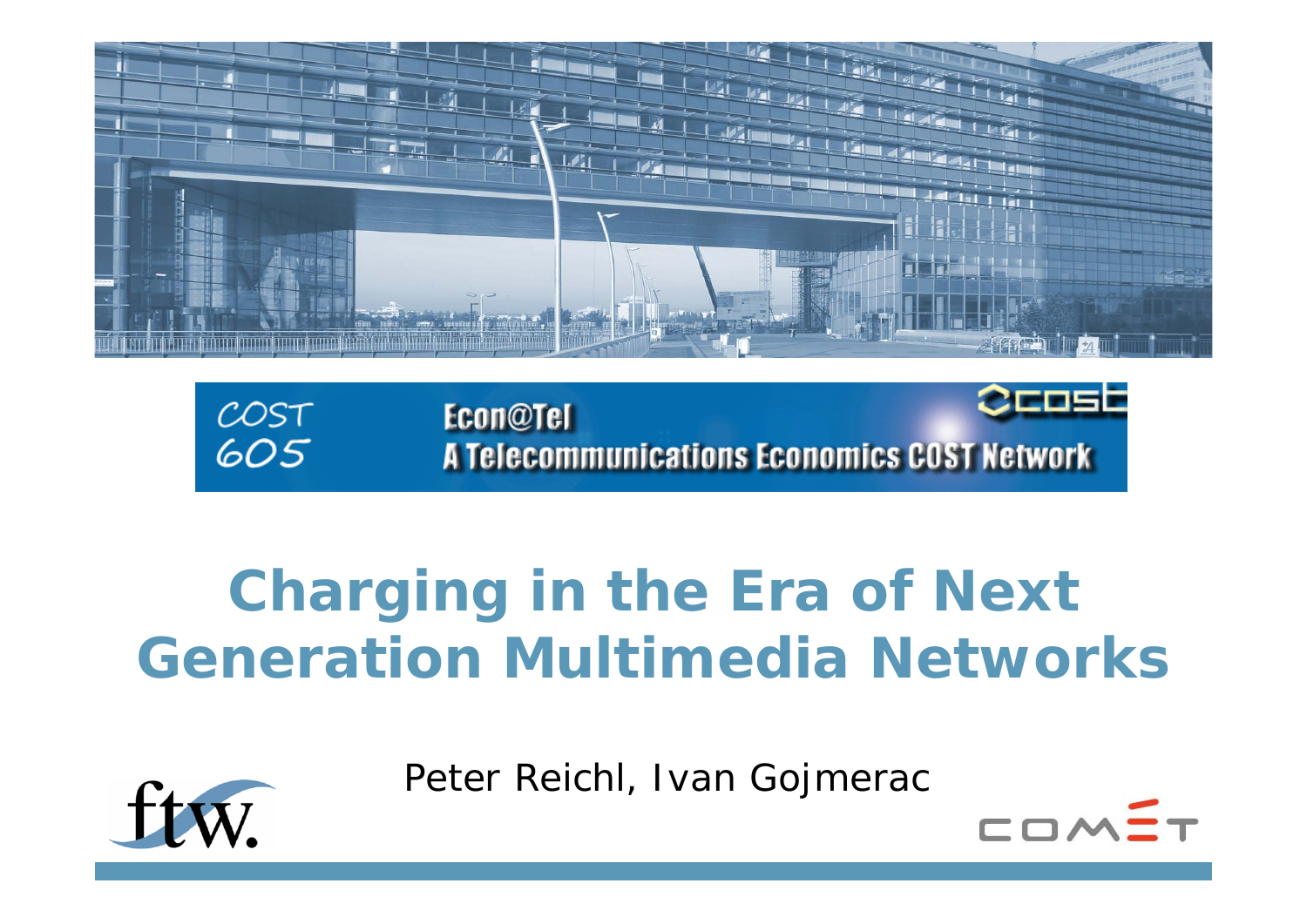## **ftw. Vision**



#### A society immersed in an **interactive intelligent environment**



#### **User-centric approach:**

Users will

access, organize, exploit, create and provide information in any context, everywhere, at any time,…

COST IS0605 WG4 Meeting Vienna 05.05.2008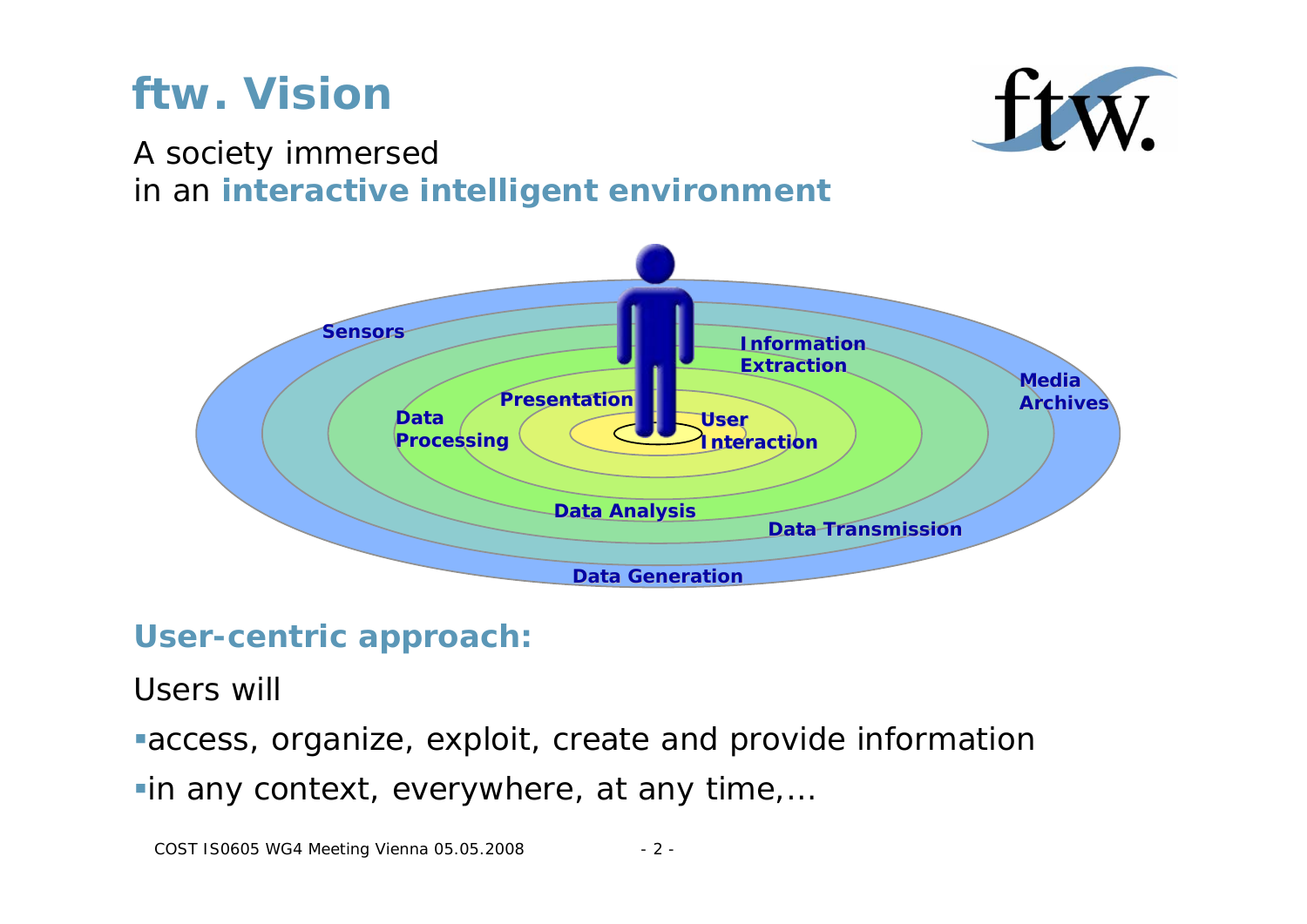#### **Research Program**



#### **Application Sectors**

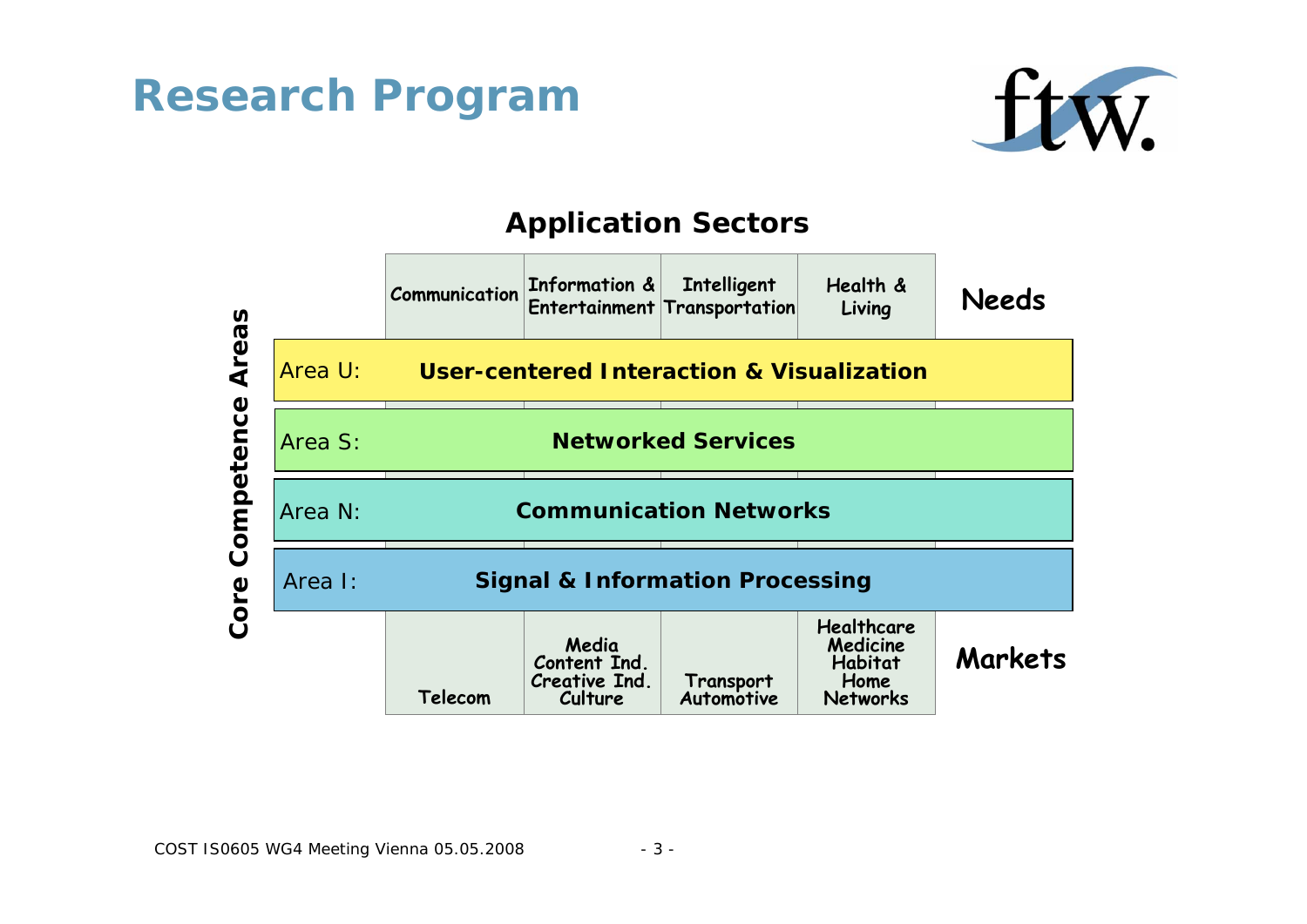## **Background Project I: SUPRA**

 $\mathcal{L}_{\mathcal{A}}$  Idea: enabling the connection between the human user and the future ubiquitous computing environment, through interfaces and interaction modes making a balanced use of the human senses



- $\mathcal{L}_{\mathcal{A}}$ SUPRA: Strategic Usability and Pricing Research Activity
- $\Box$  Approach: holistic view on future interactived multimedia services and applications
- Focus: user-centred interaction and visualization telecommunication economics – user-driven innovation

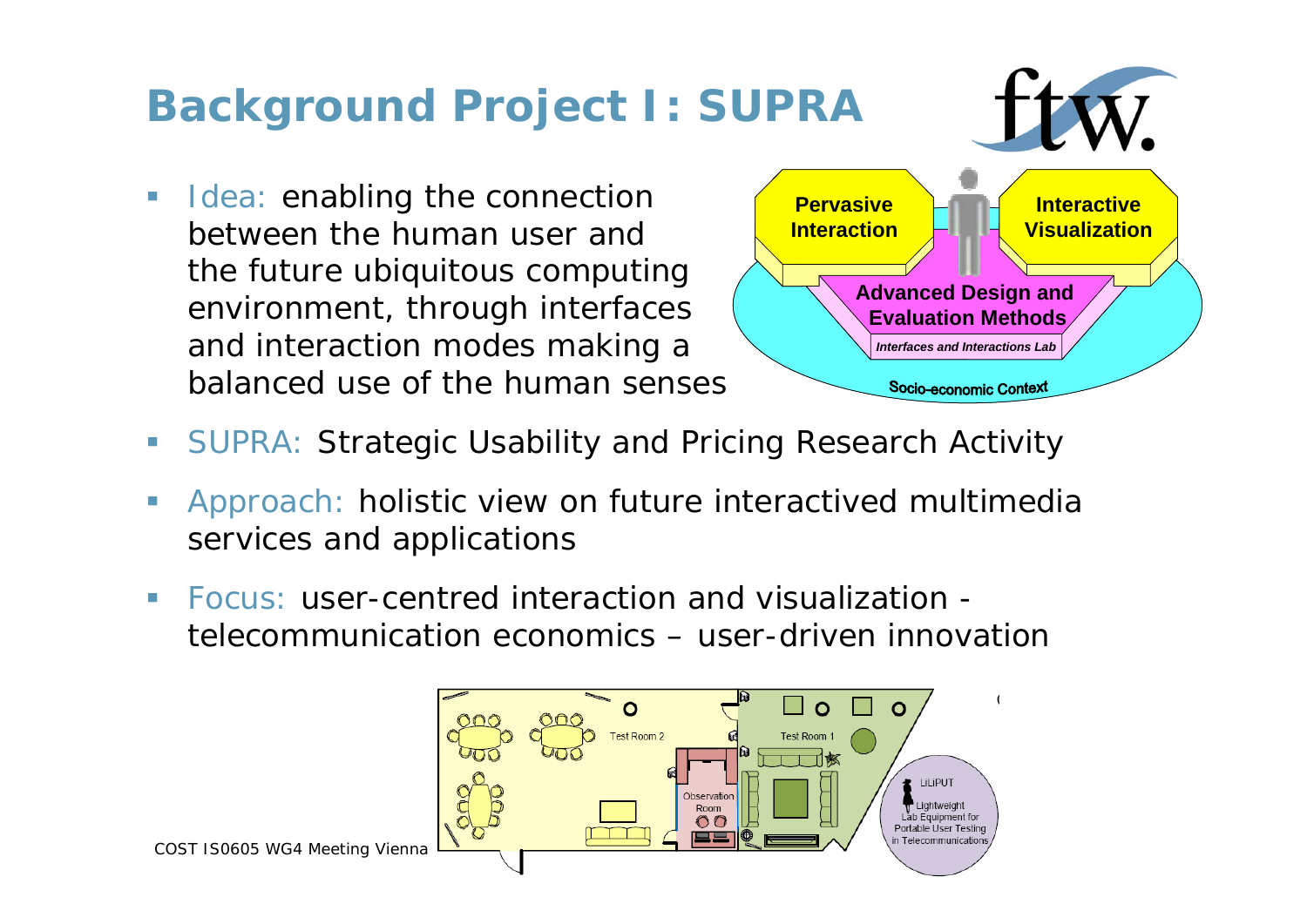# **Background Project II: BACCARDI**

- $\blacksquare$  Idea: 3GPP IP Multimedia Subsystem (IMS) as basis for future convergent All-IP service platforms
- $\mathcal{L}_{\mathcal{A}}$  BACCARDI: Beyond Architectural Convergence: Charging, Se-Curity, Applications, Realization and Demonstration of IMS over fixed and wireless networks
- $\Box$  Approach: distributed open source IMS testbed adapted to the specific needs of our project partners
- $\mathcal{L}_{\mathcal{A}}$  Focus: location-based servicesIMS charging – IMS security

COST IS0605 WG4 Meeting Vienna 05.05.2008 - 5 -



**ftw.**